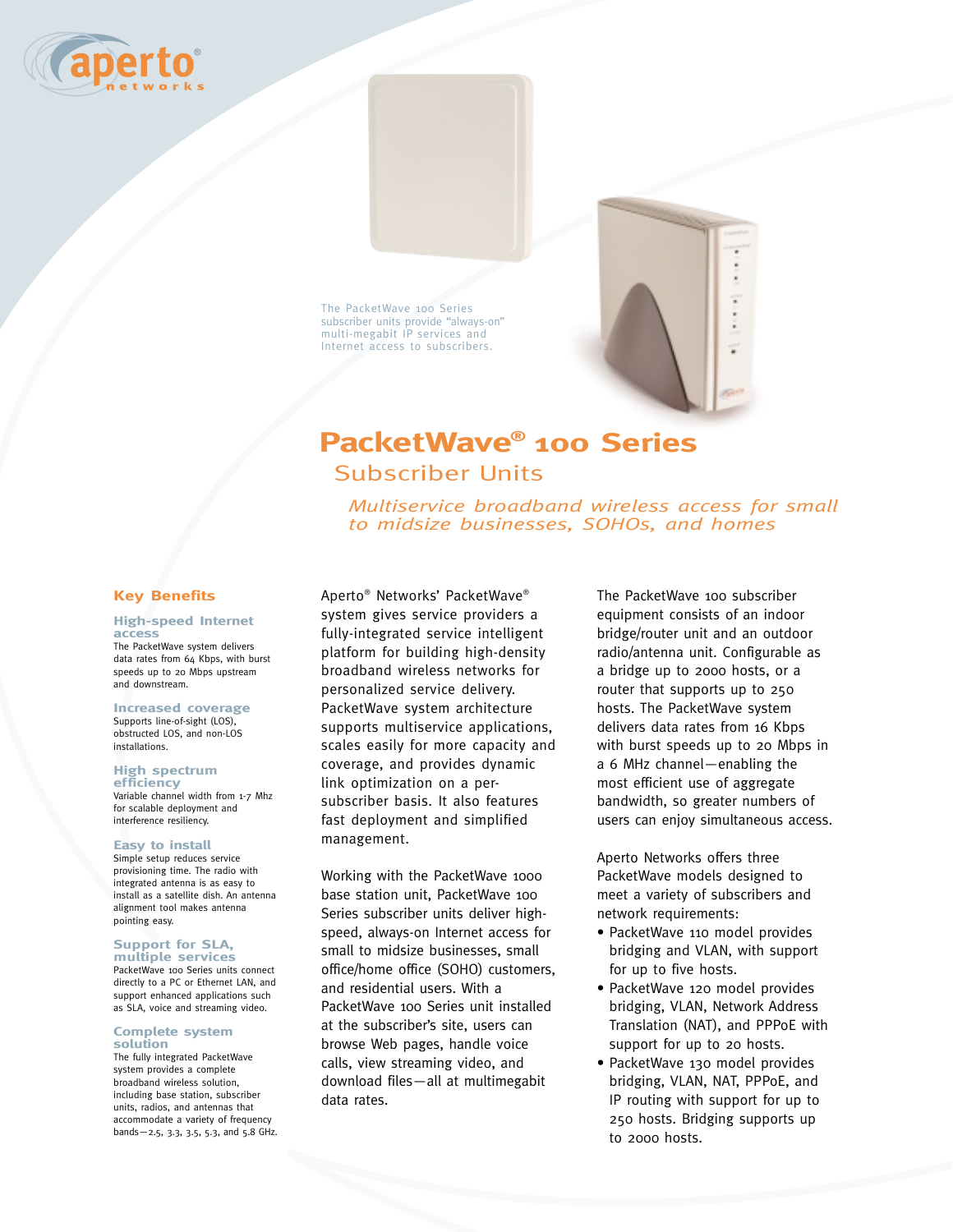# **PacketWave Broadband Wireless System**



#### **Complete Package** The Aperto Networks' PacketWave

100 Series provides a complete subscriber package for fast Internet access. The easy-to-install radio unit with integrated antenna is mounted on the outside of the subscriber's office building or home. The indoor bridge/router connects to either a PC

# **Scalable Architecture**

The PacketWave system can handle thousands of wireless subscribers, whether they're spread out or live in densely populated neighborhoods.

Combining high frequency reuse with advanced interference management and mitigation techniques, the PacketWave system conserves valuable spectrum by allowing the service provider to cover an extensive geographical area with a minimum number of channels.

As bandwidth and subscriber needs increase, network operators can easily add channels or new sectors within the cell. Multiple PacketWave 1000 base station units can be stacked to provide additional bandwidth using multiple channels per sector. Operators can also economically deploy additional cells to extend the service capacity and coverage footprint.

# **Rapid Service Provisioning**

The PacketWave 100 Series is easy to install and configure. The outdoor radio/antenna component can be installed on the roof or roofline, while the compact indoor unit connects to a personal computer or Ethernet network. Once the two components have been cabled together, the

indoor unit automatically obtains an IP address from the network and downloads the configuration parameters.

# **Service Flexibility**

The PacketWave system makes it easy to customize broadband access to fit customers' requirements. The PacketWave 100 Series subscriber unit supports remote provisioning for a variety of speeds, eliminating the need for costly truck rolls. What's more, it gives service providers the flexibility to offer multiple flows with different service classes for residential and business applications.

# **Simple LAN Configuration**

For business users, the PacketWave 100 Series provides additional features that streamline LAN configuration. Integrated in the PacketWave 120 and 130, a Dynamic Host Configuration Protocol (DHCP) server allocates IP addresses for each workstation. And Network Address Translation (NAT) enables users to share a single public IP address while providing enhanced security. The PacketWave 110 model provides simple plugand-play bridging for residential applications.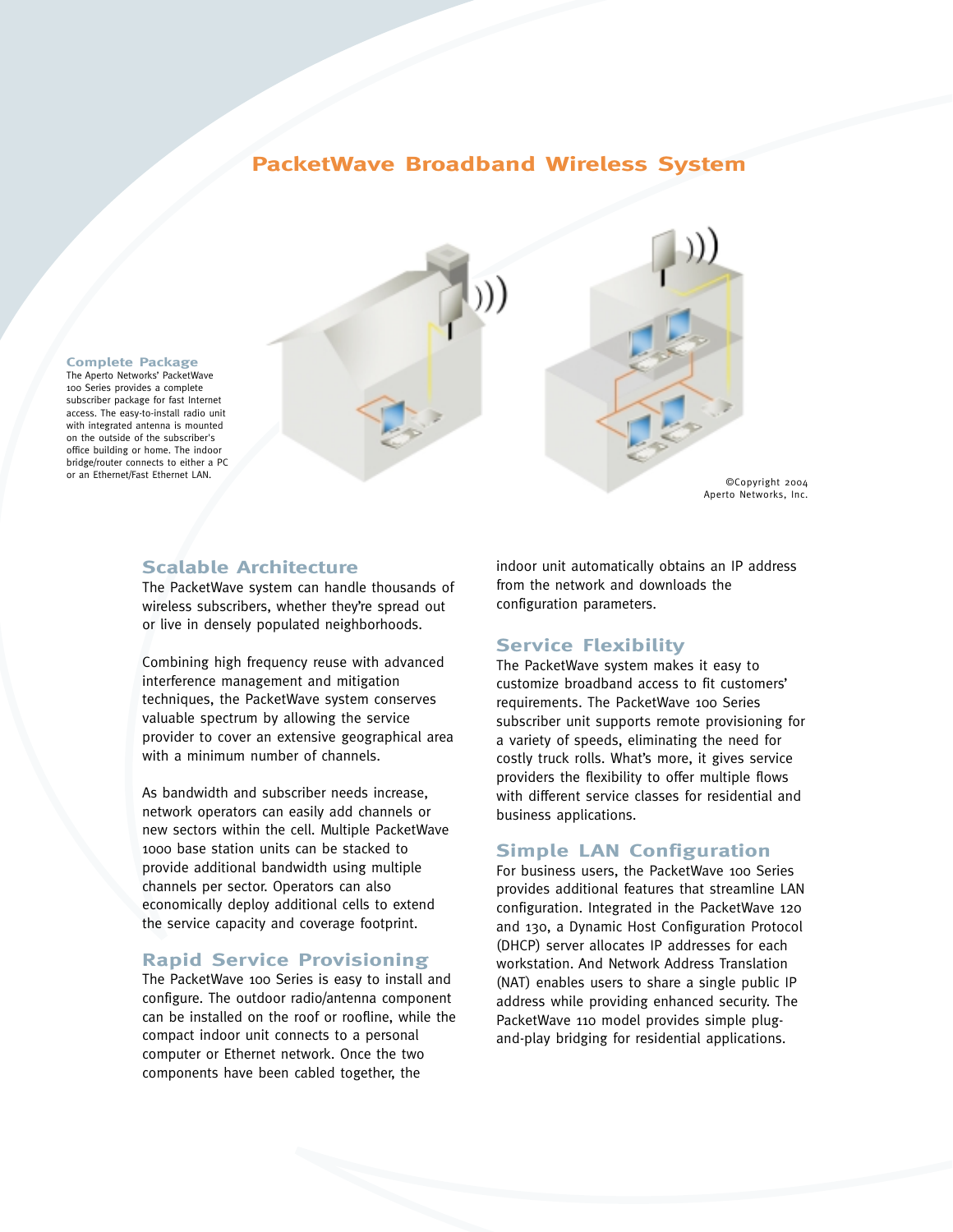# **Breakthrough Technologies**

Aperto Networks' PacketWave products feature three market-leading technologies: RapidBurst® advanced Time Division Multiple Access (TDMA) protocol, OptimaLink® dynamic per-subscriber link optimization, and ServiceQ® per-flow Quality of Service (QoS) and bandwidth management.

*RapidBurst technology* enables the PacketWave system to achieve exceptionally low latency and unprecedented spectral efficiency. With RapidBurst, the PacketWave system delivers burst rates up to 20 Mbps over a 6 MHz channel.

In addition, RapidBurst dynamic bandwidth allocation enhances efficiency by assigning time slots and packet sizes according to actual demand and service levels. An advanced TDMA burst mode ensures maximum flexibility and bandwidth efficiency in both upstream and downstream transmissions. Time Division Duplexing (TDD) technology maximizes flexibility and enables adjustable allocation of upstream and downstream bandwidth depending on traffic requirements.

*OptimaLink technology* performs dynamic control of link parameters to optimize each subscriber's connection in a multiuser, cellular network. The OptimaLink adaptive algorithm dynamically selects and adjusts PHY and MAC-layer parameters, including antenna diversity, modulation, transmit power, retransmission policy, and wireless packet size. The benefit to network operators is increased capacity and broader coverage that includes obstructed-line-of-sight and non-line-of-sight subscribers in a multi-path environment.

*ServiceQ technology* can provide different service classes to each subscriber on an application-byapplication basis. This means personalized services can be delivered intelligently, allowing the service provider to maximize revenue opportunities with differentiated service offerings and effective management of Service Level Agreements (SLAs).

With ServiceQ, service providers can set up multiple QoS profiles for each PacketWave 100 Series subscriber unit. Each profile contains various QoS metrics (such as maximum and minimum bandwidth, latency, and jitter) based on Class of Service requirement like Constant Bit Rate (CBR), Committed Information Rate (CIR), or Best Effort (BE). Using a highly advanced scheduling mechanism, the PacketWave system enforces the metrics in each profile. The result – service providers can offer tiered services that help differentiate their offerings in the marketplace.

In addition, the intelligent ServiceQ packet classifier can associate end-user applications to QoS profiles by mapping existing indicators such as IP ToS and DiffServ fields, as well as data packet header information such as IP or MAC addresses and port numbers. Consequently, the PacketWave system can identify applications such as web browsing, telephony, and video streaming – providing the appropriate QoS, resulting in a more personalized and valuable service to subscribers.